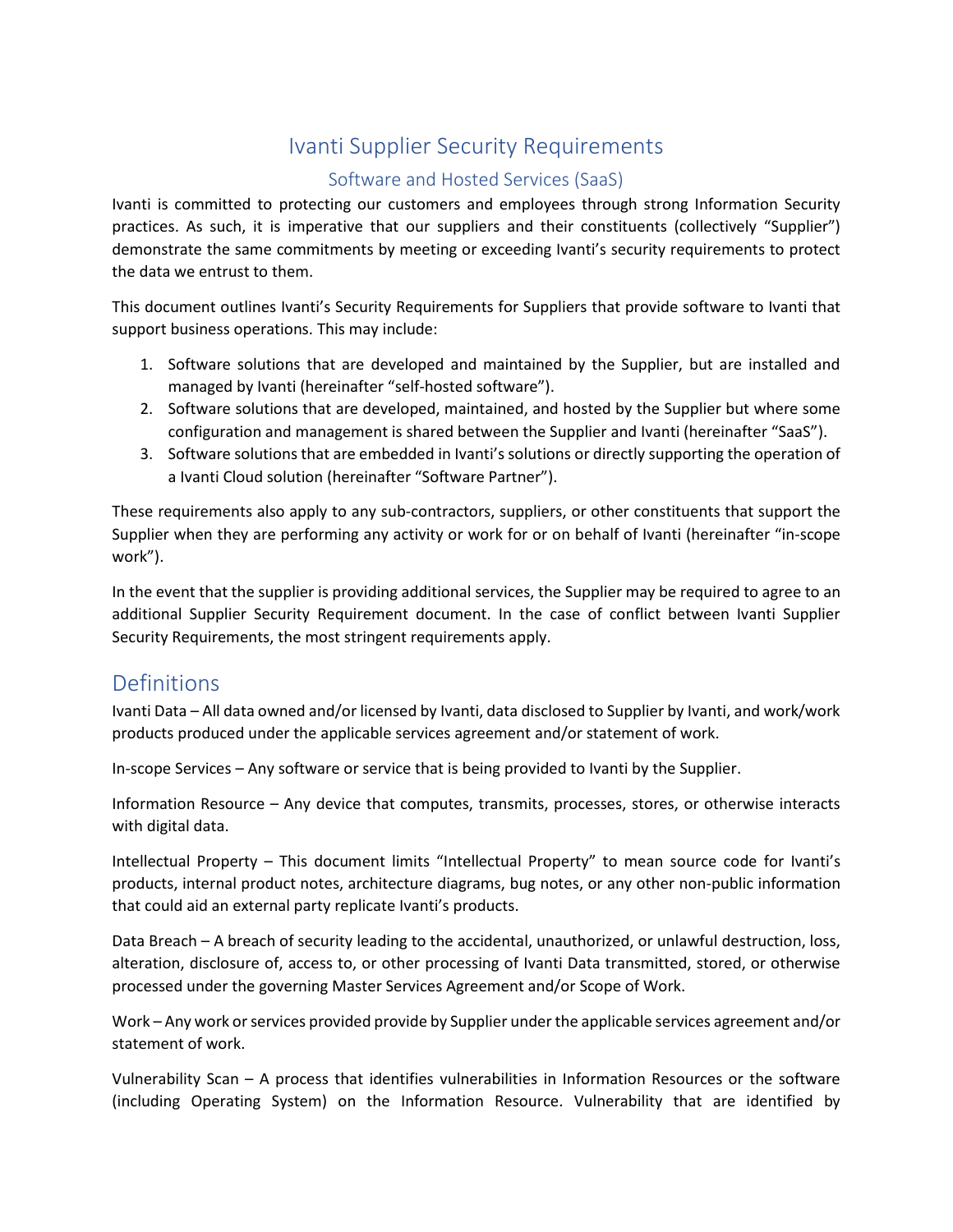Vulnerability Scans are typically resolved by updating software or making configurations changes. Vulnerability scans are typically automated.

Penetration Test – A process that seeks to obtain access to sensitive Information Resources or Data by identifying weaknesses in security controls and network defenses. Penetration Tests are performed by security personnel trained in bypassing security controls and may be assisted by tools and automation, but not completely automated.

Account – A digital identity that is used to perform work on an Information Resource. Accounts utilize a unique identity, such as a username or user number and are protected by an Authenticator to verify the user of the Account.

Service Accounts – A digital identity that is explicitly created to perform tasks within a system that does not require user interaction. Service Accounts typically have privileges on a system or service that are higher than a normal user.

Data Center – A centralized facility for Information Resources, especially those that are used to provide services to users as opposed to a day-to-day terminal or workstation.

Information Security Program – A set of practices that an organization implements to protect the Confidentiality, Integrity and Availability of information assets, including nondigital assets, typically documented in the form of Policies, Standards, and Procedures.

#### Information Security Program and Governance

- 1. Supplier must have a documented Information Security Program that outlines Supplier's security policies, practices, and standards.
- 2. Upon request, Supplier must make the documented Information Security Program available to Ivanti for inspection.
- 3. When accessing, processing, or otherwise interacting with Ivanti Information Resources, Supplier's personnel must follow Ivanti's Information Security Program, including all Ivanti Policies, Procedures, and Standards.
- 4. If Supplier provides a SaaS solution or acts as a Software Partner, then Supplier must adhere to a shared security responsibility model (SSRM) that is clearly communicated before service delivery begins and receive clear acknowledgement of the SSRM by an Ivanti stakeholder. In the event of any changes to the SSRM, the Supplier must notify Ivanti in writing and receive acknowledgement of the change.

# Authorization and Authentication

- 1. All Accounts, unless explicitly designated as Service Accounts, should be assigned to a named individual who can be held accountable for the actions of the account.
- 2. Service Accounts should be used sparingly and should be controlled and logged in a way that allows actions performed with the Service Account to be associated with the individual who performed the action.
- 3. Supplier must have a password policy that indicates requirements for:
	- a. Strong password construction according to best practices;
	- b. Accounts for the frequency of password changes;
	- c. The time permitted before an account is locked for inactivity;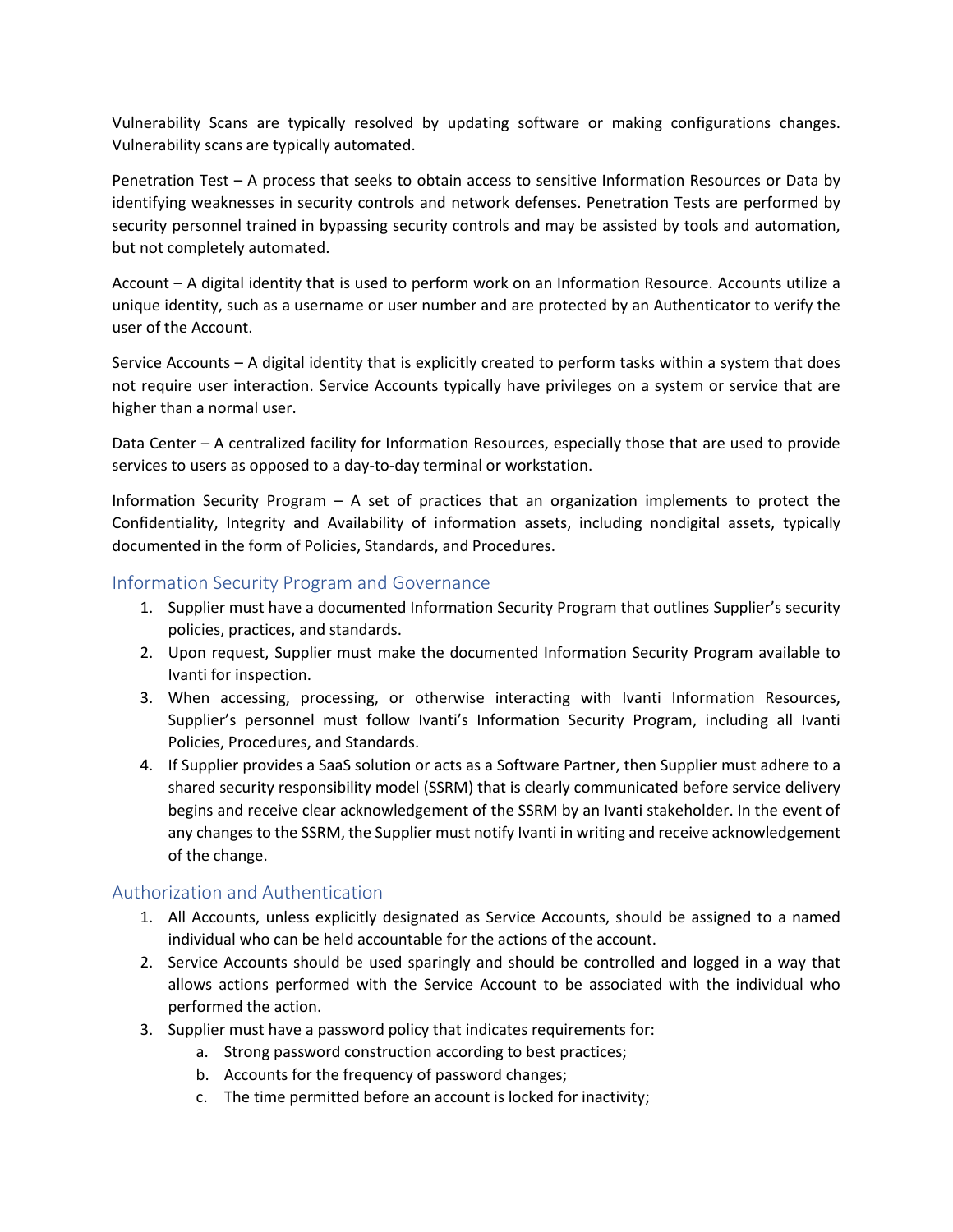- d. Protects against password reuse and brute forcing, and;
- e. Is available for inspection by Ivanti Information Security Team upon request.
- 4. Supplier must have a documented process or procedure for positively identifying an individual before performing a password reset.
- 5. The use of PINs is limited to only places where necessary.
- 6. All non-public resources that are internet facing or all credentials that are considered privileged must use:
	- a. A secondary hardware or soft-token authenticator that does not utilize SMS in addition to a strong password; or,
	- b. A certificate-based authenticator that is tied to an individual identity and utilizes industry best practices for certificate generation, handling, and ciphers.
- 7. In the case that Supplier is provided with Ivanti Accounts, those accounts are assigned to the named individual and may not be shared among other personnel in Ivanti, Supplier, or any other third party.
- 8. If necessary for the scope of the services provided, Supplier must utilize Ivanti Service Accounts in accordance with Ivanti's applicable policies.
- 9. Supplier personnel are not permitted to create new or additional Ivanti Accounts or change account permissions of others or themselves unless it is within their defined scope of work. This includes Accounts that exist within an Ivanti tenant of a SaaS solution.

# Physical Security

- 1. Supplier must ensure that all Information Resources that process, store, transmit, or otherwise interact with Ivanti Data are in a secure physical facility.
- 2. Supplier must ensure that all physical facilities that contain Information Resources must be protected against common environmental threats.
- 3. Information Resources that perform production operations for Ivanti must be stored in a designated Data Center.
- 4. Supplier Data Centers must include physical access controls that log individuals who access the space.
- 5. Supplier must review physical access to Data Centers, switch closets, and other physical locations that may process, store, transmit, or otherwise interact with Ivanti Data regularly.
- 6. In the case that Data Center controls are offloaded to a third party (Ex., Colo, Cloud Hosting, etc.), a SOC 2 Type 2 that addresses physical and environment security controls must be made available to the Supplier and reviewed at least annually.

# Servers and User Workstations

- 1. Supplier servers and workstations that may come into contact with Ivanti data or support the operation of systems that process, store, or transmit Ivanti Data (including systems used by support, operational teams, etc.) must:
	- a. Have an Antivirus or EDR solution that:
		- i. Is commercially supported;
		- ii. Has definitions updated at least daily;
		- iii. Has an up-to-date engine.
	- b. Utilize an actively supported operating system that is updated regularly.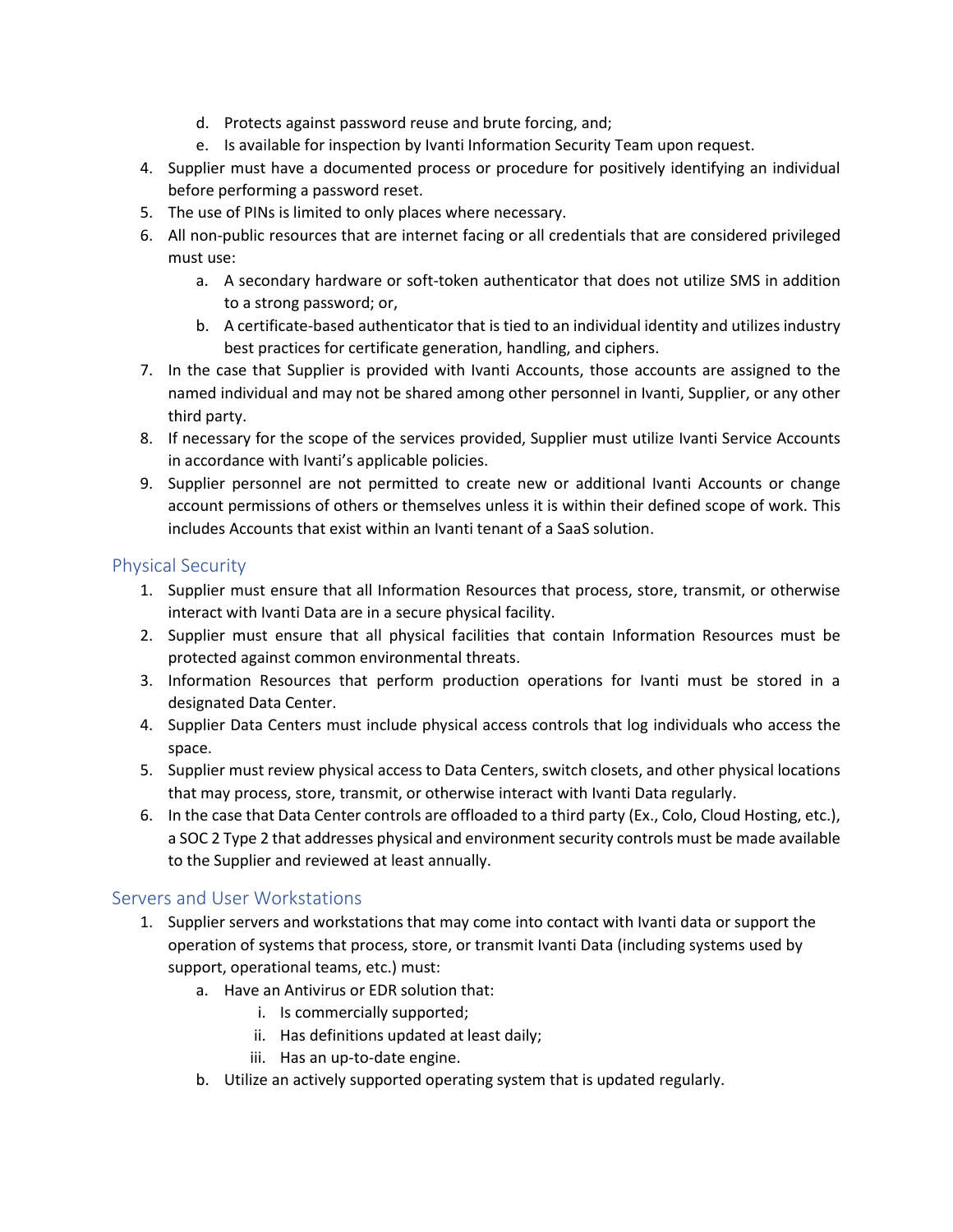- c. Configure the operating system and software according to available best practices and harden it to reduce attack surface (e.g., removing or disabling of superfluous drivers or services, limit unauthorized or unauthenticated user access, etc.).
- d. Be tracked in a centralized asset management system that includes:
	- i. A defined owner of the asset
	- ii. Details of the hardware and software present

#### Networking Devices

- 1. All network appliances used to transmit Ivanti Data must be kept up-to-date and have an active support contract. Network appliances used to deliver or support the services provided to Ivanti may not utilize unsupported hardware, software versions, or operating system versions.
- 2. All network appliances used to transmit Ivanti Data must be configured according to the vendorsupplied best-practices for the appliance and utilize any available industry best practices.
- 3. The use of all wireless technologies (including Bluetooth, Wi-Fi, etc.) used to perform or support the services provided to Ivanti must be transmitted using encryption technologies sufficient to protect the confidentiality of transmitted data.

# Data Protection

- 1. All Ivanti Data must be encrypted in-transit using industry best-practice encryption methods and key handling. Encryption requirements apply, but are not limited to, all transmissions between Supplier internal information resources, between the Supplier and Ivanti, and any transmission over the internet.
- 2. All Ivanti Data must be encrypted at-rest using industry best-practice encryption methods and key handling.
- 3. Data may not be removed from Ivanti systems by any method, including, but not limited to, removable media, cloud services, and email without explicit permission from Ivanti Information Security Team.
- 4. Removable media, such as flash drives or portable hard drives, may not be used to store Ivanti Data.
- 5. Supplier must have a documented Business Continuity Plan and Disaster Recovery plan. Upon request, Supplier will provide a summary of the plans and the documented RTOs, RPOs, and MTDs for the services utilized by Ivanti.
- 6. Supplier is responsible for protecting Ivanti Data stored on Supplier systems by appropriately using the standardized backup capabilities provided by Ivanti, to ensure recovery can be performed in the case of critical system failure.
- 7. Ivanti Data should not be accessible to Supplier personnel who are not engaged in providing any services to Ivanti or otherwise do not have a need to know.
- 8. Sharing Ivanti Data with third parties is prohibited without Ivanti's explicit consent.
- 9. Ivanti Data may not be used in any way outside of the In-scope Service, including testing functionality/features of the service, without explicit permission from Ivanti Information Security Team.
- 10. Ivanti Data may not be used as part of any Artificial Intelligence or Machine Learning model without explicit permission from Ivanti Information Security Team.
- 11. Supplier may not inform any third party that Ivanti is a customer of Supplier without explicit permission of Ivanti.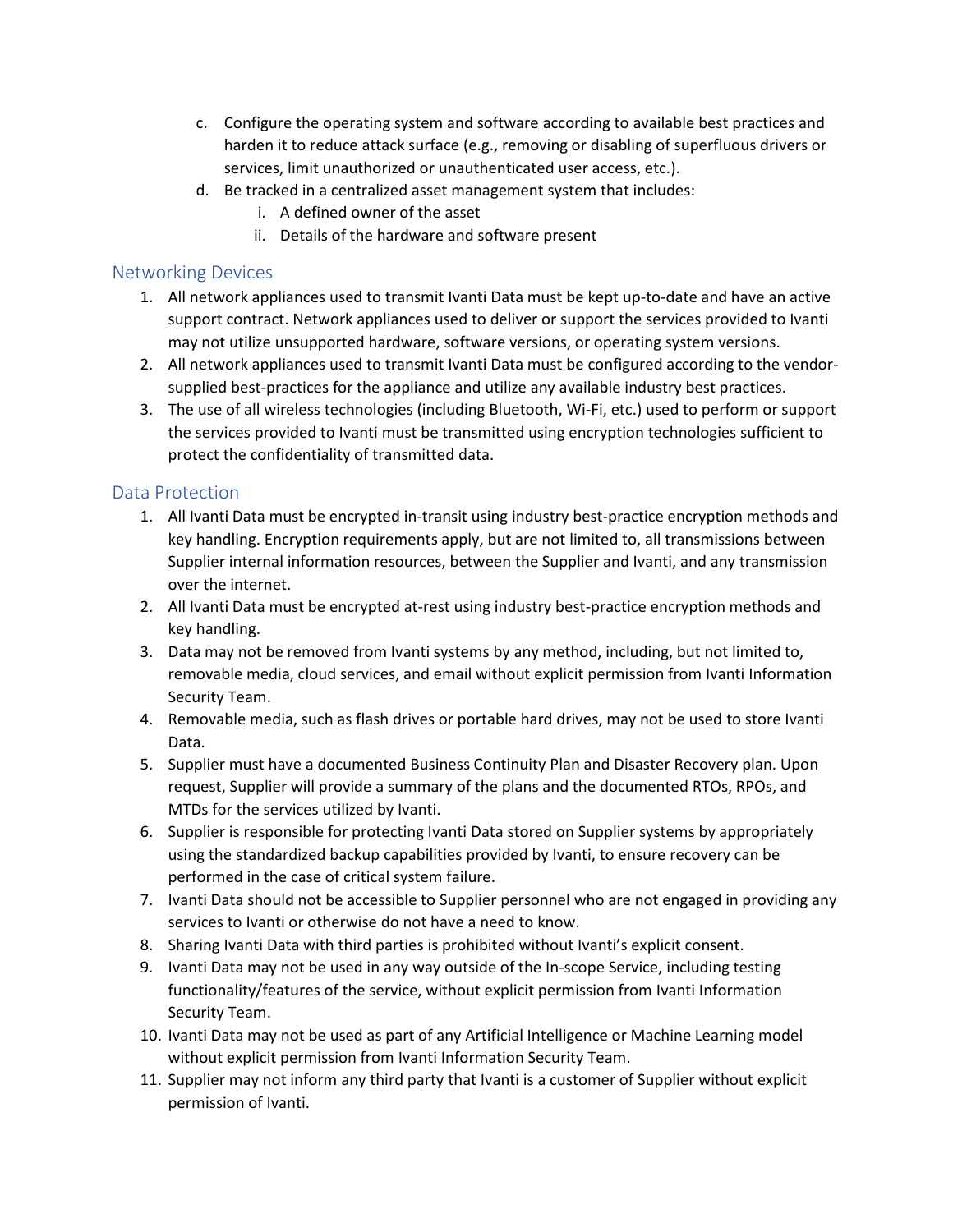- 12. Supplier must have a documented process or procedure for secure disposal of Ivanti Data.
	- a. The process should include use cases for all media formats that might include Ivanti Data, including digital data stores, physical equipment, and printed content.
	- b. The document must be made available to Ivanti Information Security Team upon request.

#### Vulnerability and Patch Management

- 1. If Supplier provides a SaaS solution or acts as a Software Partner, Supplier must conduct a penetration test at least once per calendar year on In-scope Services provided to Ivanti.
	- a. The Penetration Test must be performed by a reputable third-party who has expertise in testing the infrastructure, language, and third-party components used in the solution.
	- b. The testing of any cloud hosted service should include testing of the infrastructure used to host the service as well as the application.
	- c. An unredacted report provided by the testing vendor must be made available to Ivanti.
- 2. Supplier must conduct a penetration test at least once per calendar year on Supplier's corporate network.
	- a. The penetration test must be performed by a reputable third-party who has experience in testing the infrastructure used by the Supplier.
	- b. The test should include external and internal network penetration testing techniques.
	- c. An unredacted report provided by the testing vendor must be made available to Ivanti.
- 3. Supplier must resolve vulnerabilities within code they manage within in a timely manner.
	- a. Vulnerability remediation should be performed based on Timing for resolving vulnerabilities is:
		- i. 30 days for Critical/High Vulnerabilities
		- ii. 90 days for Medium Vulnerabilities
		- iii. 120 days for Low Vulnerabilities
	- b. Supplier maintains the right to appropriately apply an assessment process to vulnerabilities in their solution to determine the risk.
	- c. If Ivanti determines the risk to be higher based on use cases or by Ivanti's assessment, Ivanti may contest the risk rating and work with the Supplier on a faster remediation timeline.
- 4. Supplier must conduct risk assessment and patching of all third-parties' software libraries and tools used as part of the services provided to Ivanti.
	- a. For all Open-Source libraries, if a patch for a bug or vulnerability is not made available within 30 days for public acknowledgement of the issue, the library (or version of the library) will be considered unsupported, and the Supplier is responsible for correcting the issue.
	- b. Upon request by Ivanti, Supplier must provide a Software Bill-of-Materials (SBOM) to Ivanti Information Security Team in a mutually agreeable format.

#### Human Resources and Personnel Training

- 1. Supplier must conduct a background check, where legally permitted, upon hire of Supplier personnel assigned to provide any part of the services to Ivanti or who have access to Ivanti Information Resources or Ivanti Data. The background check must include:
	- a. Criminal Background Check
	- b. Education Verification Check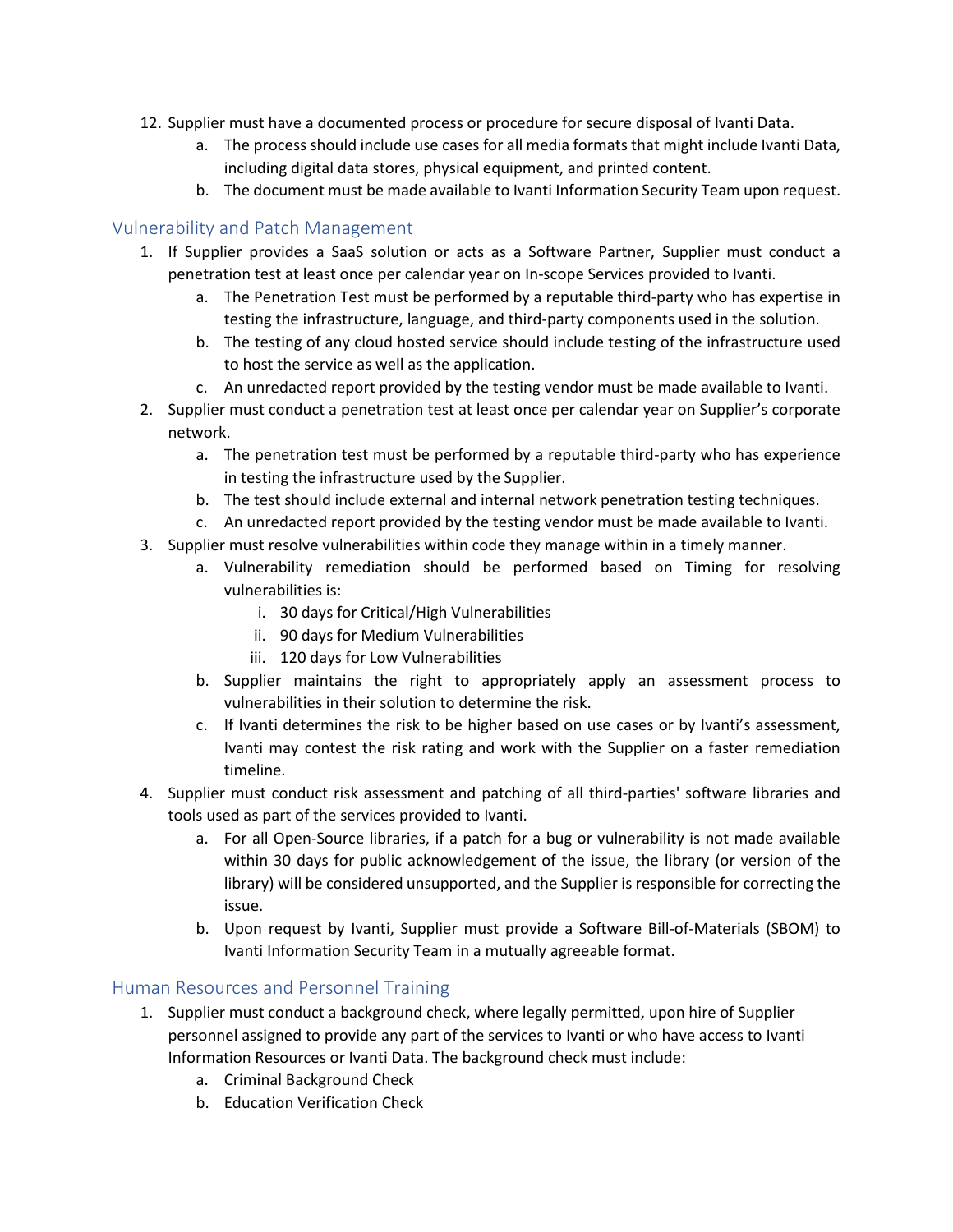- c. Professional Reference Check
- d. Employment Verification
- 2. Supplier must provide Security Awareness Training, Privacy Training, and any applicable rolespecific security training to their employees.
	- a. Training should be completed upon hire, prior to performing work, and recertified at least annually thereafter.
	- b. Security Awareness Training must include the following topics:
		- i. Phishing
		- ii. Removable Media
		- iii. Physical Security and Clean Desk
		- iv. Credential Management
		- v. Insider Threats
		- vi. Malware
		- vii. Incident Reporting
		- viii. Data Classification and Handling
	- c. Employees that develop code should receive training on common mistakes that lead to vulnerability (OWASP Top 10, etc.).
	- d. Upon request, Supplier must provide training materials to Ivanti Information Security Team or Ivanti's Privacy Team for review.
- 3. A process for termination or change of status must be documented, enforced, and include notification of such changes to Ivanti for any Supplier personnel that have been assigned to provide any part of the services to Ivanti.
	- a. If Supplier provides a SaaS solution to Ivanti, then Supplier is responsible for removing access to Ivanti tenants and Ivanti Data within 24 hours.

#### Audit and Compliance Requirements

- 1. Supplier must have controls in place to ensure its compliance with all applicable regulations and laws, including data protection and privacy regulations.
	- a. This includes, but is not limited to, compliance with the following Privacy regulations and laws:
		- i. California Consumer Privacy Act (CCPA).
		- ii. Colorado Privacy Act (CPA).
		- iii. Canada's Personal Information Protection and Electronic Documents Act (PIPEDA).
		- iv. European Union General Data Protection Regulations (GDPR).
		- v. UK Data Privacy Act 2018.
	- b. This includes compliance with the following regulations:
		- i. United States International Traffic in Arms Regulation (ITAR)
- 2. Supplier must support Ivanti's Vendor Risk Management Process by:
	- a. Providing the following prior to beginning work, and annually thereafter:
		- i. A current, independent SOC 2 Type 2 or ISO 27001 certification; and,
		- ii. A completed Ivanti Information Security Team vendor questionnaire.
	- b. Responding to all inquiries or requests by Ivanti Information Security Team within ten (10) business days.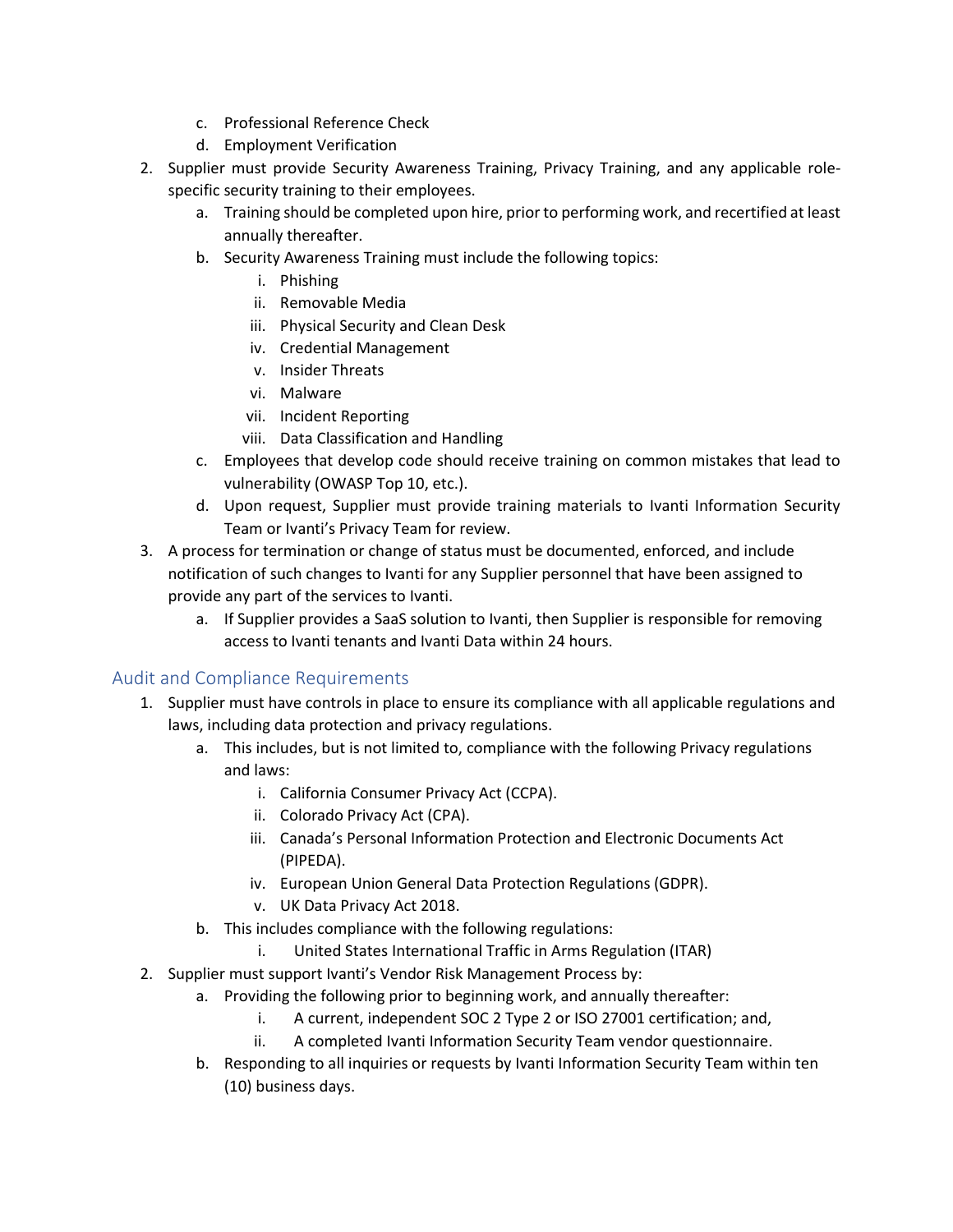#### Security Monitoring and Incident Handling

- 1. Supplier must have 24/7 monitoring for security events and incidents.
- 2. In the event of a Data Breach, the Supplier must notify Ivanti Information Security within 72 hours of confirmation to impact of Ivanti Data.
- 3. In the event that a system that processes or stores Ivanti's Intellectual Property has been accessed by an unauthorized third-party, regardless of whether or not evidence of access to data can be confirmed, Supplier must notify Ivanti Information Security.
- 4. For any Data Breach or event regarding Ivanti's Intellectual Property, Supplier must support Ivanti by providing applicable logs and evidence so that Ivanti may perform an independent assessment as Ivanti's policies or applicable regulations require.
- 5. Supplier will provide Ivanti with any details or plans for remediation of any security incident upon request.

#### Security and Privacy Contacts

The Service Provider must provide points of contact for security and privacy questions and concerns.

| Security |  |
|----------|--|
| Name:    |  |
| Title:   |  |
| Email:   |  |
| Phone:   |  |
|          |  |
| Privacy  |  |
| Name:    |  |
| Title:   |  |
| Email:   |  |
| Phone:   |  |

In the event of a security issue, Supplier will contact Ivanti's Information Security Office via email: [security@ivanti.com](mailto:security@ivanti.com)

In the event of a privacy issue, Supplier will additionally contact Ivanti Data Protection Officer via email: [privacy@ivanti.com](mailto:privacy@ivanti.com)

Revision History